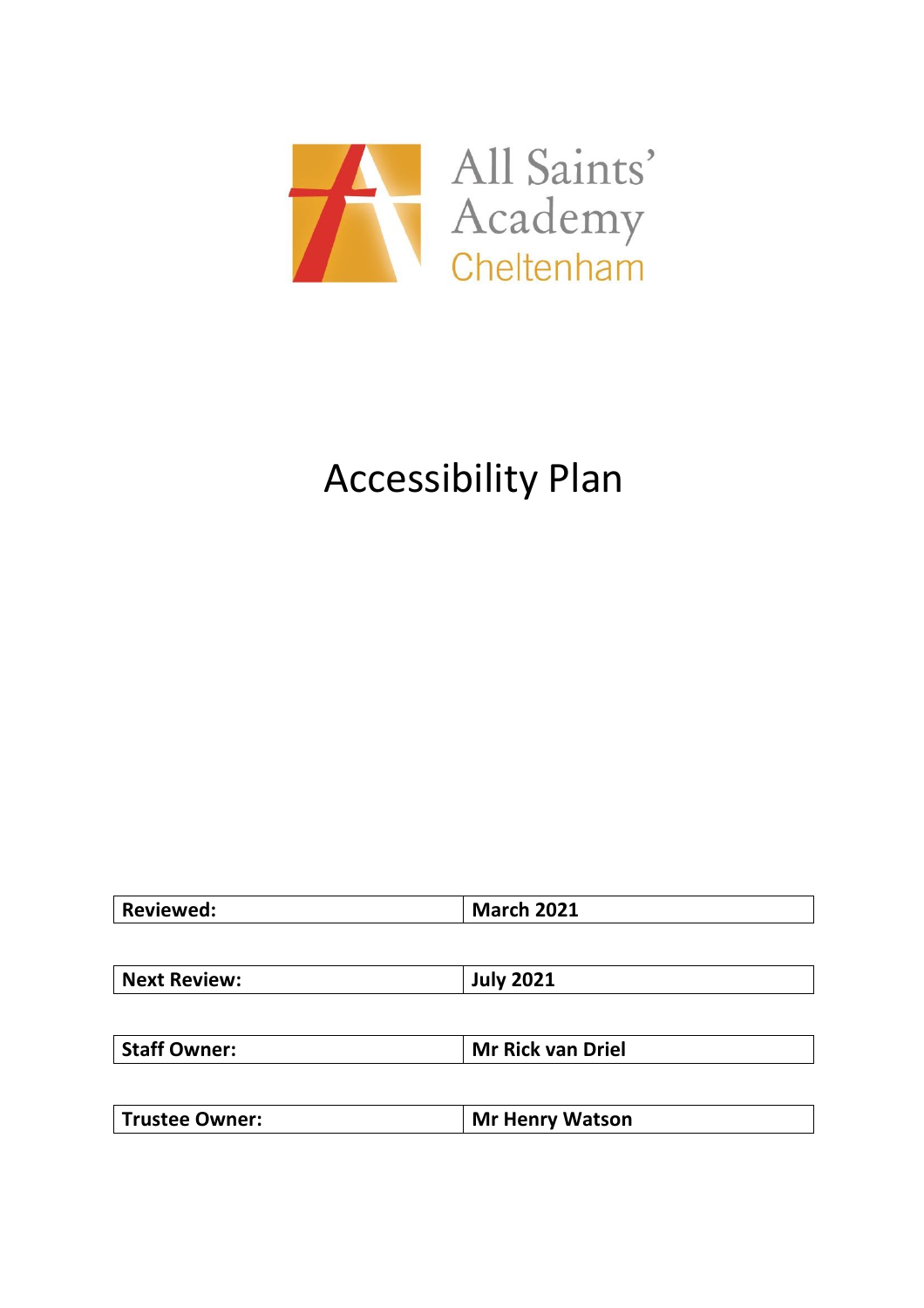| 1. | Introduction                       | 3              |
|----|------------------------------------|----------------|
| 2. | Aims                               | 3              |
| 3. | Implementation                     | 4              |
| 4. | <b>Disability Code of Practice</b> | 4              |
|    | 4.1 Environment                    | 4              |
|    | 4.2 Students                       | 4              |
|    | 4.3 Staff                          | 5              |
| 5. | Liaison with Parents               | 5              |
|    | 6. The Accessibility Plan          | 5              |
| 7. | Reasonable Adjustments             | 6              |
| 8. | Responsibilities                   | $\overline{7}$ |
|    | 8.1 The Board of Trustees          | $\overline{7}$ |
|    | 8.2 The Principal                  | $\overline{7}$ |
| 9. | Monitoring and Review              | $\overline{7}$ |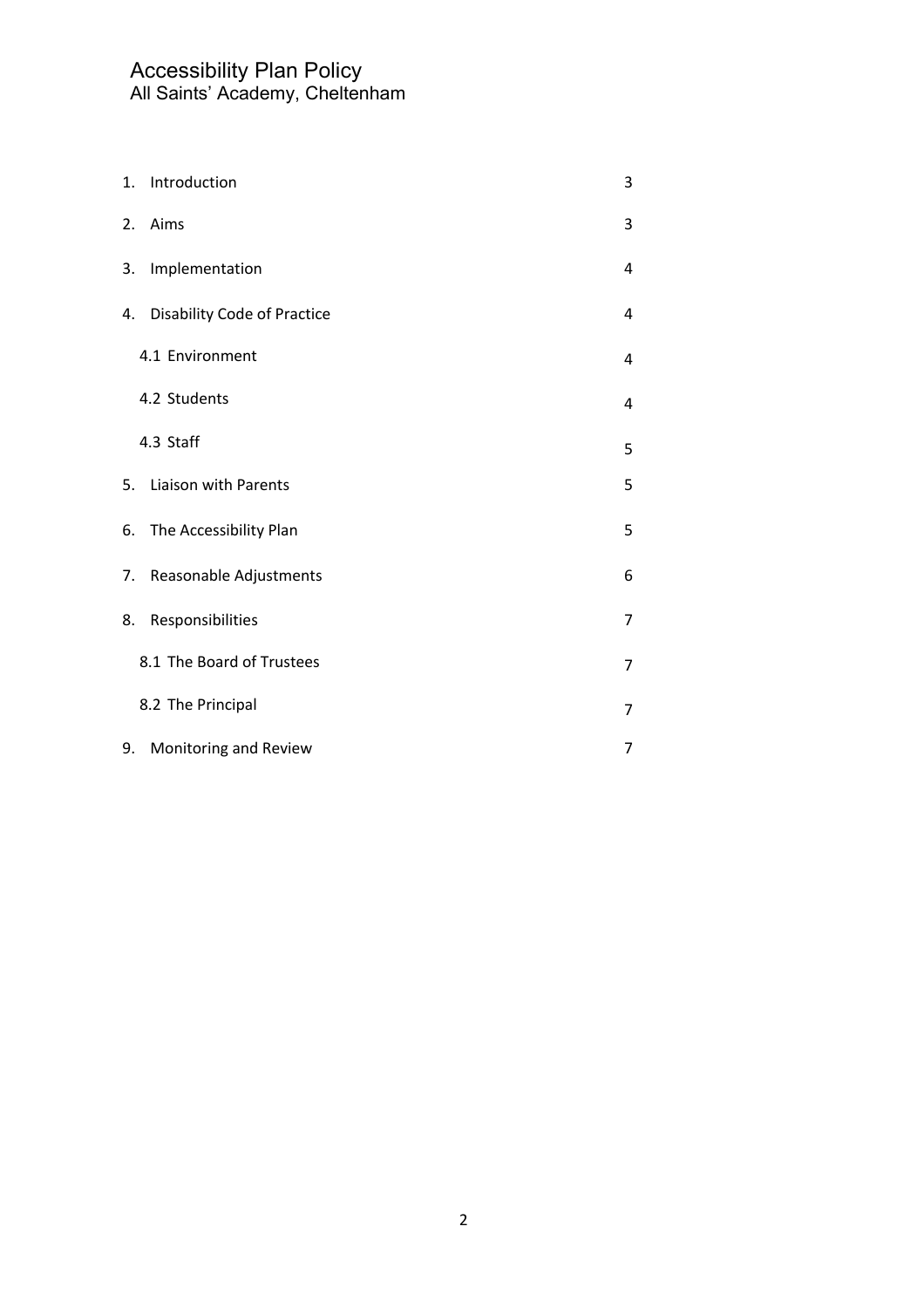# **1. Introduction**

1.1 The polices of All Saints' Academy, with its distinctive Anglican and Catholic foundation, exist to support the Sponsor's Christian vision, ethos and values that are embedded in the day-to-day and long term running of the Academy. Each policy evidences the commitment of the Sponsor to developing Body, Mind and Spirit.

1.2 The Academy is committed to a fair and equal treatment of all stakeholders including staff and students and anyone involved in the Academy's purposes. The Academy will welcome applications from people with disabilities to join the Academy community as students, staff, and Trustees.

1.3 The Academy aims to make reasonable provision and accessibility for students and staff with disabilities so that they may be integrated fully into Academy life.

1.4 The curriculum has been designed so that it may be delivered to provide flexible and equal access to all students whether disabled or not, as far as is practicable.

### **2. Aims**

The aims of accessibility plan are to ensure that:

- applications for admission from all potential students are considered in line with the published admission arrangements;
- all students are fully integrated into the Academy and individual needs are assessed and supported as far as is practicable within a mainstream educational establishment;
- disabled students have reasonable access to support and adaptations to enable them to be fully included in the life of the Academy and its opportunities for learning;
- the views of individual students and staff are taken into account at all times when their requirements are being assessed;
- staff working with disabled people, either as colleagues or as students, have appropriate information, support and training;
- steps are taken to enable students and staff who become disabled during their time at the Academy to continue in their chosen career or course of study as far as is reasonably practicable;
- disabled members of the public can participate in public events held within the Academy;
- as far as is reasonably practicable, the Academy premises, facilities and services are accessible and safe for disabled students, staff, Trustees and visitors;
- staff with disabilities are not treated less favourably in respect of recruitment, conditions of service, performance management, staff development, employment rights and pay, promotion, staff development opportunities, and access to facilities;
- no disabled student or member of staff is treated less favourably as a result of their disability; and
- an Accessibility Plan will be made and kept under review.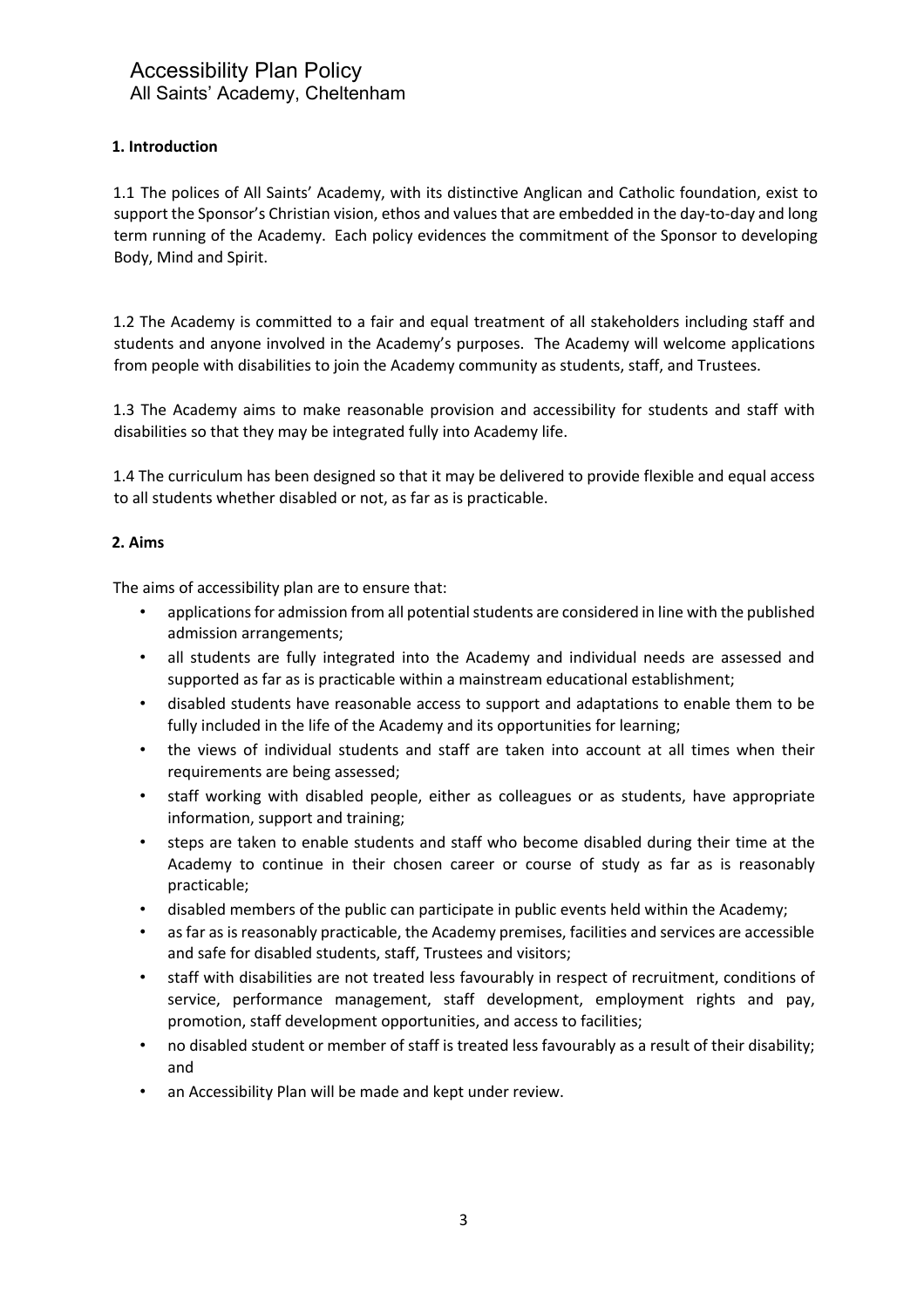# **3. Implementation**

3.1 The Board of Trustees will delegate responsibility for overseeing the implementation of this policy to the Director of Finance and Operations.

3.2 The Principal will have overall responsibility for ensuring that this policy is implemented, and will report to the Board of Trustees as required.

## **4. Disability Code of Practice**

## 4.1 Environment

The Director of Finance and Operations will ensure that:

- accessibility to the Academy's premises and facilities is kept under review in accordance with the Accessibility Plan;
- any future building projects or alterations will be considered at the planning stage for accessibility and usability by people with disabilities; and
- evacuation procedures and escape routes for people with disabilities will be carefully planned and published.

### 4.2 Students

The Board of Trustees will ensure that applications for admission will be considered in line with the published admission arrangements for all students.

An applicant's disability will not prevent him/her from being offered a place and integrated into the Academy unless:

- The content, structure and delivery of the curriculum are such that the student would be prevented from fulfilling a major part of it; or
- The Academy would be unable to provide suitably trained staff or facilities to allow the requirements of the National Curriculum to be met.

The Academy aims to provide disabled students with the appropriate support to enable them to be fully integrated. This includes the reasonable provision of any aids or auxiliary services if these could alleviate any disadvantage.

The Academy will not treat a student with a disability less favourably than any other student and will make reasonable adjustments to ensure the full participation and integration of disabled students.

The needs of disabled students will be taken into account in the design, structure and flexibility of teaching methods and delivery. Where a curriculum area is organised in such a way that a disabled student cannot fully participate, alternative provision will be made.

Students with a disability or who become disabled whilst studying at the Academy will be given appropriate support from staff to enable them to have equal access to the curriculum. Individual needs will be considered and addressed by all curriculum areas in collaboration with the Director of Finance and Operations.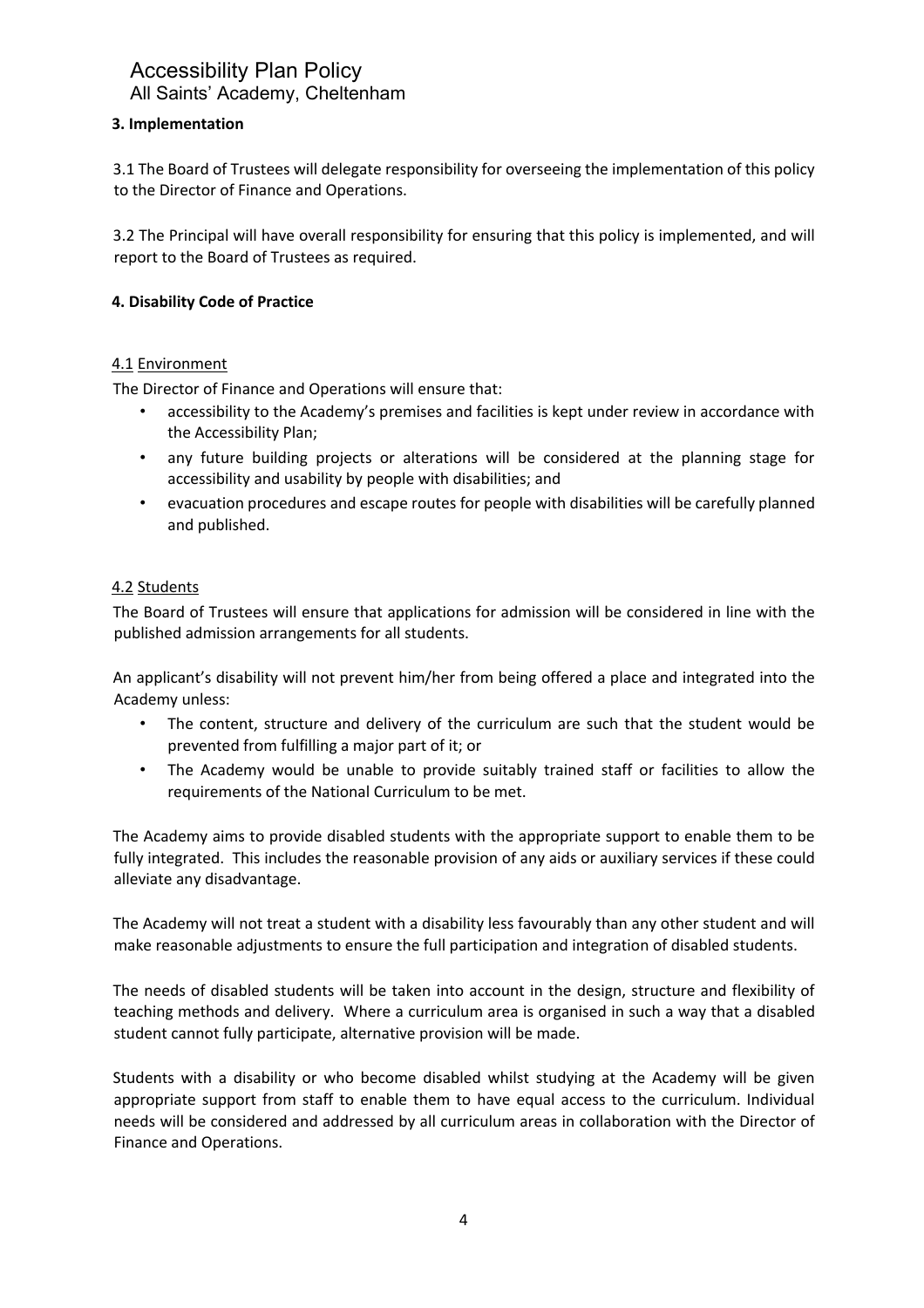The Academy recognises that special arrangements may be required to enable students with disabilities, including specific learning difficulties, to exhibit their capabilities and knowledge. Special arrangements will be made to enable such students to perform to the best of their ability by meeting their individual needs.

The Academy will liaise with the relevant Examination Boards in such instances. Students and parents will be made fully aware of the process for making special arrangements for assessment and examinations by the SENCO in liaison with specific curriculum area managers and the Academy's Examinations Manager.

# 4.3 Staff

The Principal, in consultation with the Board of Trustees and in discussion with disabled staff, will endeavour to provide any aids and support that would help them to fulfil their role in the Academy, taking into account any budgetary restraints.

Disabled members of staff will be offered the same conditions of service, employment rights, promotion and training opportunities as other staff in the same roles in the Academy.

Disabled staff are encouraged to bring any complaints about their treatment as disabled staff to the notice of the Principal in the first instance. All staff may use the Academy's grievance procedure if they consider this to be the best route.

### **5. Liaison with Parents**

5.1 The Academy will ensure close liaison with families of all students with a disability through the provision of designated staff members with allocated time and effective communication skills.

5.2 Whenever appropriate, information to home will be provided in different formats to take account of disability.

5.3 Under the supervision of a senior member of staff with delegated responsibility, staff with pastoral responsibility will liaise closely with the homes of students who exhibit behavioural difficulties to determine whether they arise from disability or from domestic or social circumstances. They will report to the senior member of staff who will determine, after consultation, appropriate action.

## **6. The Accessibility Plan**

- 6.1.1 The plan aims to improve access to all aspects of education within the Academy.
- 6.1.2 The Academy is organised in a way that:
	- helps to remove any existing barriers to students;
	- aims to widen the opportunities for all students in the life of the academy; and
	- enables any difficulties to be overcome.
- 6.2 In this way the Academy emphasises its commitment both to the members of staff and students and its community, based on the promotion of self-respect and respect for others.
- 6.3 The plan has four inter-linked elements: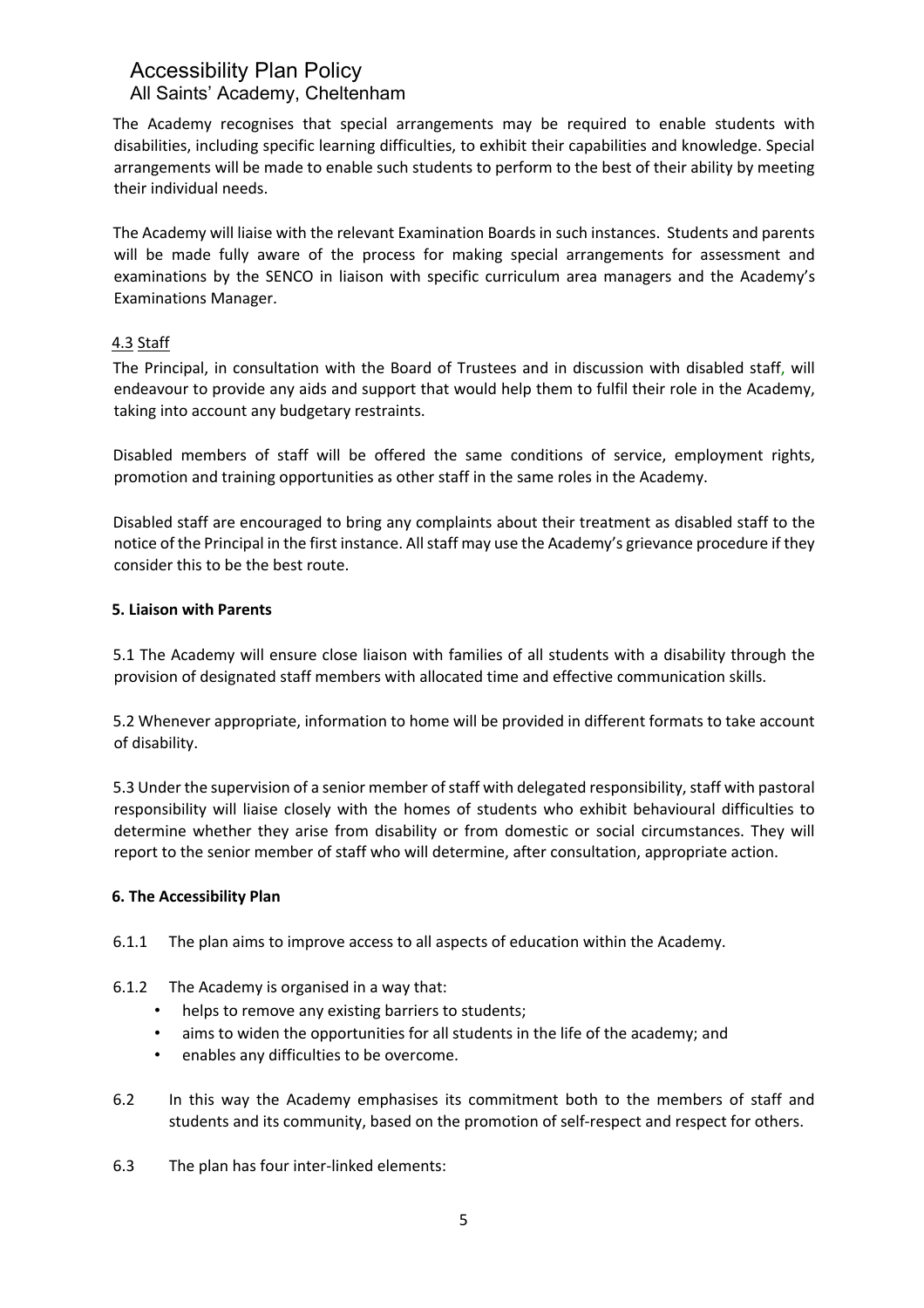# Accessibility Plan Policy

# All Saints' Academy, Cheltenham

a) Improvements in access to the curriculum by:

- providing for all students a curriculum which is appropriate to them; and
- ensuring that the curriculum is delivered in such a way that all students regardless of any impairment, may benefit fully from it.

b) Improvements to facilities and equipment by:

- physical improvements to increase access to education and associated facilities;
- providing appropriate educational equipment and physical aids so that educational programmes in the Academy can be fully accessed by all students; and
- providing appropriate aids and guidance for staff with disabilities to support their role in the Academy.

c) Improvements to the premises by:

• ensuring that all the Academy buildings and grounds facilities are accessible to students, staff and visitors with disabilities.

d) Improvements to Information by:

- providing for students and their parents, and staff, information about the Academy that takes account of disability and its curriculum in a format that takes account of any disability; and
- improvements in the provision of information in a range of formats.

6.4 The Accessibility Plan explains the steps that the Academy will take to ensure that the plan's objectives are met and are kept under review. The plan should be a three-year rolling plan.

## **7. Reasonable Adjustments**

The Disability Discrimination Act (1995) states that an employer must make "reasonable adjustments" to allow an individual to be employed. These adjustments may include:

- adaptations to premises
- re-allocating some duties
- altering hours
- finding alternative accommodation
- rehabilitation leave
- training
- modifying equipment
- modifying instructions or manuals
- modifying assessment or testing procedures
- providing a reader or interpreter
- providing supervision

The Special Needs and Disability Discrimination Act (SENDDA) obliges schools to make reasonable adjustments to enable disabled students to have access to the Academy's curriculum, premises, facilities and equipment.

The Equality Act 2010 provides that schools should provide any aids or auxiliary services if these could alleviate any disadvantages.